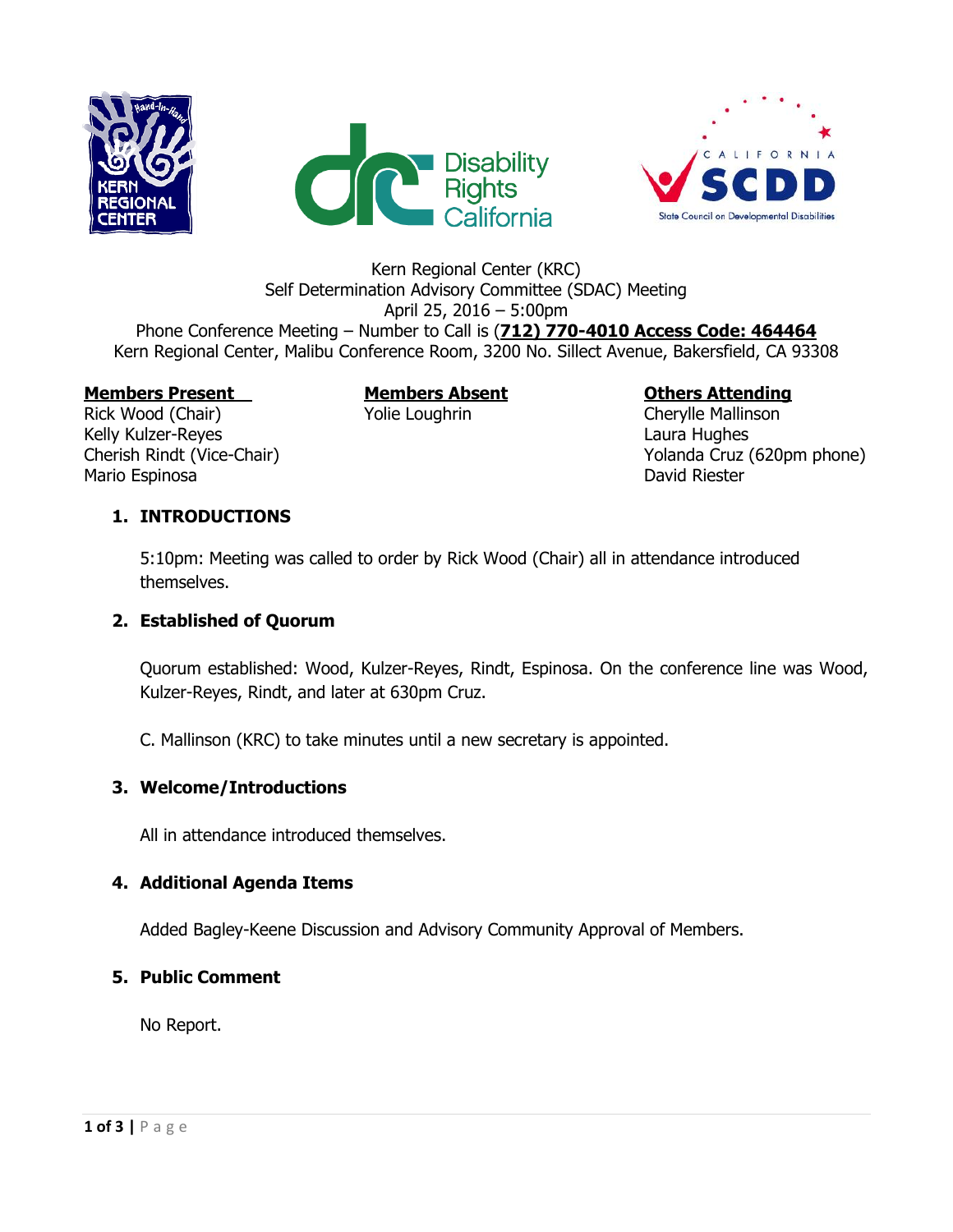## **6. APPROVAL OF MINUTES February 09, 2016 and March 28, 2016**

M/S/C (Espinoza/Rindt/Kulzer-Reyes) to approve the February 09, 2016 minutes. M/S/C (Espinoza/Kulzer-Reyes/Rindt) to approve the March 28, 2016 minutes as Information Only since no quorum was established.

## **7. UPDATES ON PROGRAM FROM DDS STAKEHOLDER WORKGROUP (Wood)**

Chair (Wood) requested members and the public to refer to the March 28, 2016 Information Minutes.

#### **8. Bagley-Keene Discussion**

The question is whether or not the SDAC should fall under Bagley-Keene. Chair (Wood) highlighted facts written in a Legal Opinion Letter he read regarding the roles of SDAC across the state within RC as it relates to Bagley-Keene.

M/S/C (Wood/Kulzer-Reyes/Espinoza) to approve the following motion: KRC SDAC should operate its meeting with the following criteria taken from Bagley-Keene 1) Have Transparency; 2) Provide Minutes and Agenda and meeting place that are accessible; and 3) Follow rules for public comments.

## **9. UPDATE FROM KRC (Mallinson/Hughes)**

- a. *SD interest list* Mallinson reported that the interest list continues to grow currently at 175. Hughes reported that all Service Coordinators are instructed to address SD information during the IPP process.
- b. Orientation/Training by KRC Updates  $-$  Outreach is postponed until additional information is obtained from DDS regarding CMS Final Rule.

## **10. MEMBER REPORT**

a. Report of KRC Board Meeting – No members were able to attend. Mallinson provided the following report to the Board on April 26th Board Meeting. "The KRC SDAC meeting was last night (04/25/2016). The committee chair reported that the Department is not submitting a new waiver until they can meet the new federal rules. The earliest submission to the Feds will be in September 2016. As we understand, we don't anticipate a resolution until January 2017. The KRC SDAC is requesting to have KRC staff to continue the outreach in an individual basis through the IPP to inform